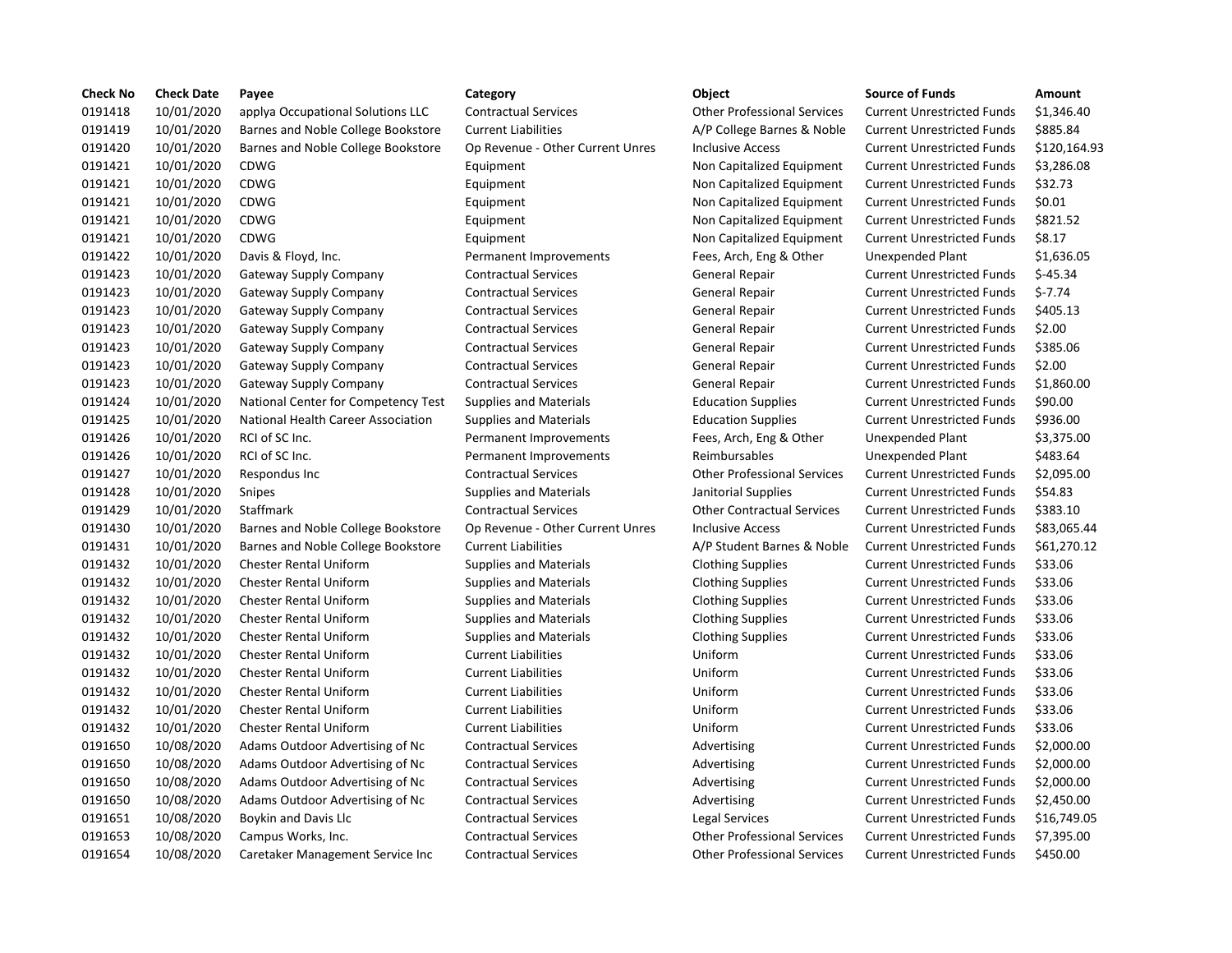| <b>Check No</b> | <b>Check Date</b> | Payee                               | Category                      | Object                             | <b>Source of Funds</b>            | Amount     |
|-----------------|-------------------|-------------------------------------|-------------------------------|------------------------------------|-----------------------------------|------------|
| 0191654         | 10/08/2020        | Caretaker Management Service Inc    | <b>Contractual Services</b>   | <b>Other Contractual Services</b>  | <b>Current Unrestricted Funds</b> | $$1,500$ . |
| 0191654         | 10/08/2020        | Caretaker Management Service Inc    | <b>Contractual Services</b>   | <b>Other Contractual Services</b>  | <b>Current Unrestricted Funds</b> | \$400.00   |
| 0191655         | 10/08/2020        | Chatstaff, Llc                      | Equipment                     | Library Books, Maps & Film         | <b>Current Unrestricted Funds</b> | \$275.00   |
| 0191656         | 10/08/2020        | <b>Chester County Government</b>    | <b>Contractual Services</b>   | <b>Other Contractual Services</b>  | <b>Current Unrestricted Funds</b> | \$140.00   |
| 0191657         | 10/08/2020        | Chester Metropolitan District       | <b>Contractual Services</b>   | Utilities                          | <b>Current Unrestricted Funds</b> | \$2,570.7  |
| 0191658         | 10/08/2020        | Chester Metropolitan District       | <b>Contractual Services</b>   | <b>Utilities</b>                   | <b>Current Unrestricted Funds</b> | \$51.68    |
| 0191659         | 10/08/2020        | City Electric Supply                | <b>Contractual Services</b>   | <b>Other Professional Services</b> | <b>Current Unrestricted Funds</b> | \$61.77    |
| 0191660         | 10/08/2020        | City of Rock Hill                   | <b>Supplies and Materials</b> | Fuel                               | Current Unrestricted Funds        | \$324.90   |
| 0191660         | 10/08/2020        | City of Rock Hill                   | <b>Supplies and Materials</b> | Fuel                               | <b>Current Unrestricted Funds</b> | \$662.03   |
| 0191661         | 10/08/2020        | Cox's Rock Hill Inc                 | <b>Contractual Services</b>   | <b>Other Professional Services</b> | <b>Current Unrestricted Funds</b> | \$1,040.0  |
| 0191662         | 10/08/2020        | Darby Dental Supply, Llc            | <b>Supplies and Materials</b> | <b>Education Supplies</b>          | <b>Current Unrestricted Funds</b> | \$3,375.0  |
| 0191663         | 10/08/2020        | Darby Dental Supply, Llc            | <b>Supplies and Materials</b> | <b>Education Supplies</b>          | <b>Current Unrestricted Funds</b> | \$3,375.0  |
| 0191664         | 10/08/2020        | Diversified Signs and Graphics      | <b>Contractual Services</b>   | <b>Other Professional Services</b> | <b>County Projects</b>            | \$600.00   |
| 0191665         | 10/08/2020        | Dodson Pest Control                 | <b>Contractual Services</b>   | <b>Other Contractual Services</b>  | <b>Current Unrestricted Funds</b> | \$150.00   |
| 0191666         | 10/08/2020        | Dodson Pest Control                 | <b>Contractual Services</b>   | <b>Other Contractual Services</b>  | <b>Current Unrestricted Funds</b> | \$499.50   |
| 0191667         | 10/08/2020        | Dodson Pest Control                 | <b>Contractual Services</b>   | <b>Other Contractual Services</b>  | <b>Current Unrestricted Funds</b> | \$499.50   |
| 0191668         | 10/08/2020        | <b>Ebsco Subscription Services</b>  | Equipment                     | Library Books, Maps & Film         | <b>Current Unrestricted Funds</b> | \$104.00   |
| 0191669         | 10/08/2020        | IData Incorporated                  | <b>Contractual Services</b>   | <b>Other Professional Services</b> | <b>Current Unrestricted Funds</b> | \$168.75   |
| 0191669         | 10/08/2020        | IData Incorporated                  | <b>Contractual Services</b>   | <b>Other Professional Services</b> | <b>Current Unrestricted Funds</b> | \$270.00   |
| 0191669         | 10/08/2020        | IData Incorporated                  | <b>Contractual Services</b>   | <b>Other Professional Services</b> | <b>Current Unrestricted Funds</b> | \$202.50   |
| 0191670         | 10/08/2020        | <b>Interior Plantscapes LLC</b>     | <b>Contractual Services</b>   | <b>Other Professional Services</b> | <b>Current Unrestricted Funds</b> | \$305.00   |
| 0191671         | 10/08/2020        | Lawmen's Distribution, LLC          | <b>Supplies and Materials</b> | <b>Other Supplies</b>              | <b>Current Unrestricted Funds</b> | \$183.37   |
| 0191672         | 10/08/2020        | Angela L. Masters                   | <b>Contractual Services</b>   | <b>Other Professional Services</b> | <b>Current Unrestricted Funds</b> | \$950.00   |
| 0191673         | 10/08/2020        | Mcnaughton Mckay Electric Company   | <b>Supplies and Materials</b> | <b>Education Supplies</b>          | Current Unrestricted Funds        | \$6,584.1  |
| 0191674         | 10/08/2020        | Mid-Carolina AHEC, Inc.             | <b>Contractual Services</b>   | <b>Other Professional Services</b> | <b>Current Unrestricted Funds</b> | \$5.00     |
| 0191674         | 10/08/2020        | Mid-Carolina AHEC, Inc.             | <b>Contractual Services</b>   | <b>Other Professional Services</b> | <b>Current Unrestricted Funds</b> | \$120.00   |
| 0191675         | 10/08/2020        | Midwest Tape, LLC                   | Equipment                     | Library Books, Maps & Film         | <b>Current Unrestricted Funds</b> | \$159.23   |
| 0191675         | 10/08/2020        | Midwest Tape, LLC                   | Equipment                     | Library Books, Maps & Film         | <b>Current Unrestricted Funds</b> | \$146.92   |
| 0191676         | 10/08/2020        | National Center for Competency Test | <b>Supplies and Materials</b> | <b>Education Supplies</b>          | <b>Current Unrestricted Funds</b> | \$90.00    |
| 0191677         | 10/08/2020        | Parchment Inc                       | <b>Contractual Services</b>   | <b>Other Professional Services</b> | <b>Current Unrestricted Funds</b> | \$3,150.0  |
| 0191678         | 10/08/2020        | Partnership Among S C Academic Libr | <b>Contractual Services</b>   | Data Processing Serv               | <b>Current Unrestricted Funds</b> | \$11,549   |
| 0191678         | 10/08/2020        | Partnership Among S C Academic Libr | Equipment                     | Library Books, Maps & Film         | Current Unrestricted Funds        | \$740.00   |
| 0191678         | 10/08/2020        | Partnership Among S C Academic Libr | <b>Contractual Services</b>   | Data Processing Serv               | <b>Current Unrestricted Funds</b> | \$15,633   |
| 0191678         | 10/08/2020        | Partnership Among S C Academic Libr | Equipment                     | Library Books, Maps & Film         | <b>Current Unrestricted Funds</b> | \$1,324.0  |
| 0191680         | 10/08/2020        | S C Assoc of Student Fin Aid Admin  | Travel                        | In State Registration Fee          | <b>Current Unrestricted Funds</b> | \$35.00    |
| 0191680         | 10/08/2020        | S C Assoc of Student Fin Aid Admin  | Travel                        | In State Registration Fee          | <b>Current Unrestricted Funds</b> | \$35.00    |
| 0191680         | 10/08/2020        | S C Assoc of Student Fin Aid Admin  | Travel                        | In State Registration Fee          | <b>Current Unrestricted Funds</b> | \$35.00    |
| 0191680         | 10/08/2020        | S C Assoc of Student Fin Aid Admin  | Travel                        | In State Registration Fee          | <b>Current Unrestricted Funds</b> | \$35.00    |
| 0191680         | 10/08/2020        | S C Assoc of Student Fin Aid Admin  | Travel                        | In State Registration Fee          | <b>Current Unrestricted Funds</b> | \$35.00    |
| 0191680         | 10/08/2020        | S C Assoc of Student Fin Aid Admin  | Travel                        | In State Registration Fee          | <b>Current Unrestricted Funds</b> | \$35.00    |
| 0191680         | 10/08/2020        | S C Assoc of Student Fin Aid Admin  | Travel                        | In State Registration Fee          | <b>Current Unrestricted Funds</b> | \$35.00    |
| 0191681         | 10/08/2020        | Katherine R. Simpson                | <b>Contractual Services</b>   | <b>Other Professional Services</b> | <b>Current Unrestricted Funds</b> | $$1,000$ . |

# al Services **Catherine Contractual Services** Current Unrestricted Funds \$1,000.00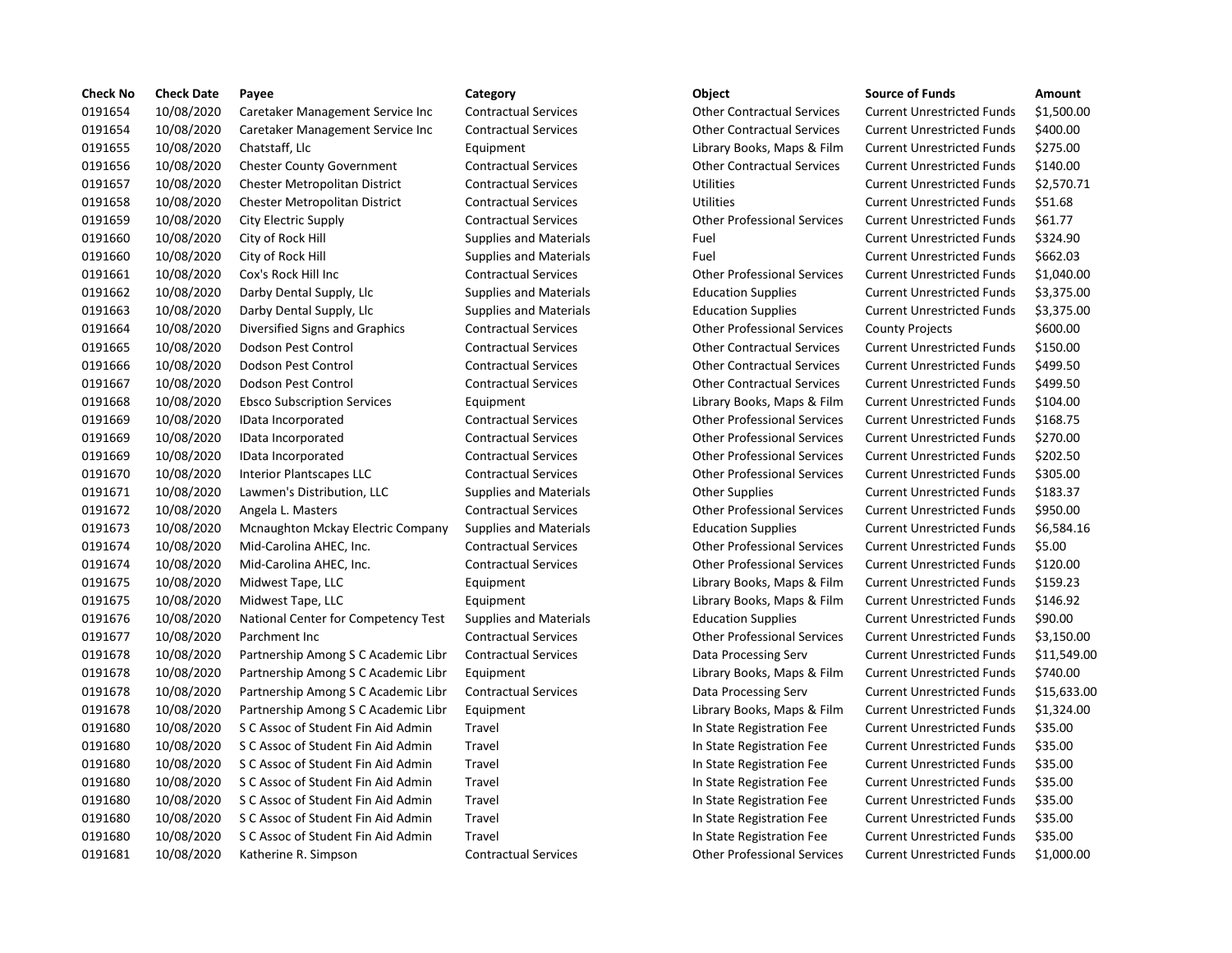| <b>Check No</b> | <b>Check Date</b> | Payee                               | Category                      | Object                             | <b>Source of Funds</b>            | Amount    |
|-----------------|-------------------|-------------------------------------|-------------------------------|------------------------------------|-----------------------------------|-----------|
| 0191682         | 10/08/2020        | Siteone Landscape Supply, Llc       | <b>Supplies and Materials</b> | <b>Maintenance Supplies</b>        | <b>Current Unrestricted Funds</b> | \$371.17  |
| 0191683         | 10/08/2020        | Snipes                              | <b>Supplies and Materials</b> | Janitorial Supplies                | <b>Current Unrestricted Funds</b> | \$118.77  |
| 0191684         | 10/08/2020        | Staffmark                           | <b>Contractual Services</b>   | <b>Other Contractual Services</b>  | <b>Current Unrestricted Funds</b> | \$383.10  |
| 0191685         | 10/08/2020        | Stericycle Inc                      | <b>Contractual Services</b>   | <b>Other Professional Services</b> | <b>Current Unrestricted Funds</b> | \$162.84  |
| 0191685         | 10/08/2020        | Stericycle Inc                      | <b>Contractual Services</b>   | <b>Other Professional Services</b> | <b>Current Unrestricted Funds</b> | \$166.30  |
| 0191685         | 10/08/2020        | Stericycle Inc                      | <b>Contractual Services</b>   | <b>Other Professional Services</b> | <b>Current Unrestricted Funds</b> | \$4.89    |
| 0191685         | 10/08/2020        | Stericycle Inc                      | <b>Contractual Services</b>   | <b>Other Professional Services</b> | <b>Current Unrestricted Funds</b> | \$4.89    |
| 0191685         | 10/08/2020        | Stericycle Inc                      | <b>Contractual Services</b>   | <b>Other Professional Services</b> | <b>Current Unrestricted Funds</b> | \$83.15   |
| 0191686         | 10/08/2020        | Sysco Food Services of Charlotte Ll | <b>Supplies and Materials</b> | <b>Food Supplies</b>               | <b>Current Unrestricted Funds</b> | \$780.80  |
| 0191686         | 10/08/2020        | Sysco Food Services of Charlotte Ll | <b>Supplies and Materials</b> | <b>Food Supplies</b>               | <b>Current Unrestricted Funds</b> | \$1,143.9 |
| 0191686         | 10/08/2020        | Sysco Food Services of Charlotte Ll | <b>Supplies and Materials</b> | <b>Food Supplies</b>               | <b>Current Unrestricted Funds</b> | \$1,195.9 |
| 0191686         | 10/08/2020        | Sysco Food Services of Charlotte Ll | <b>Supplies and Materials</b> | <b>Food Supplies</b>               | <b>Current Unrestricted Funds</b> | \$1,095.3 |
| 0191686         | 10/08/2020        | Sysco Food Services of Charlotte Ll | <b>Supplies and Materials</b> | <b>Food Supplies</b>               | <b>Current Unrestricted Funds</b> | \$1,168.9 |
| 0191687         | 10/08/2020        | T&D Powerskills, LLC                | <b>Supplies and Materials</b> | <b>Education Supplies</b>          | <b>Current Unrestricted Funds</b> | \$1,470.6 |
| 0191687         | 10/08/2020        | T&D Powerskills, LLC                | <b>Supplies and Materials</b> | <b>Education Supplies</b>          | <b>Current Unrestricted Funds</b> | \$1,470.6 |
| 0191687         | 10/08/2020        | T&D Powerskills, LLC                | <b>Supplies and Materials</b> | <b>Education Supplies</b>          | <b>Current Unrestricted Funds</b> | \$3,900.0 |
| 0191687         | 10/08/2020        | T&D Powerskills, LLC                | <b>Supplies and Materials</b> | <b>Education Supplies</b>          | <b>Current Unrestricted Funds</b> | \$144.94  |
| 0191688         | 10/08/2020        | <b>TG&amp;R Landscape Group</b>     | <b>Contractual Services</b>   | <b>Other Professional Services</b> | <b>County Projects</b>            | \$1,415.0 |
| 0191689         | 10/08/2020        | Valley Proteins, Inc                | <b>Contractual Services</b>   | <b>Other Professional Services</b> | <b>Current Unrestricted Funds</b> | \$275.00  |
| 0191690         | 10/08/2020        | Waste Management of the Carolinas   | <b>Contractual Services</b>   | <b>Other Contractual Services</b>  | <b>Current Unrestricted Funds</b> | \$469.37  |
| 0191691         | 10/08/2020        | York Technical College Foundation   | <b>Fixed Charges</b>          | <b>Rent Non State</b>              | <b>Current Unrestricted Funds</b> | \$3,082.3 |
| 0191691         | 10/08/2020        | York Technical College Foundation   | <b>Fixed Charges</b>          | <b>Rent Non State</b>              | <b>Current Unrestricted Funds</b> | \$1,607.  |
| 0191691         | 10/08/2020        | York Technical College Foundation   | <b>Fixed Charges</b>          | <b>Rent Non State</b>              | <b>Current Unrestricted Funds</b> | \$1,666.6 |
| 0191694         | 10/15/2020        | applya Occupational Solutions LLC   | <b>Contractual Services</b>   | <b>Other Professional Services</b> | <b>Current Unrestricted Funds</b> | \$118.80  |
| 0191695         | 10/15/2020        | Assoc of Surgical Technologists     | <b>Fixed Charges</b>          | Dues & Membership Fees             | <b>Current Unrestricted Funds</b> | \$75.00   |
| 0191695         | 10/15/2020        | Assoc of Surgical Technologists     | <b>Fixed Charges</b>          | Dues & Membership Fees             | <b>Current Unrestricted Funds</b> | \$75.00   |
| 0191696         | 10/15/2020        | <b>Bank of America</b>              | <b>Current Liabilities</b>    | A/P Bank of America                | <b>Current Unrestricted Funds</b> | \$164,43  |
| 0191697         | 10/15/2020        | Canon Solutions America Inc         | <b>Fixed Charges</b>          | <b>Rental Other</b>                | <b>Current Unrestricted Funds</b> | \$48.30   |
| 0191698         | 10/15/2020        | Carolina Golf Cars                  | <b>Contractual Services</b>   | General Repair                     | <b>Current Unrestricted Funds</b> | \$206.51  |
| 0191699         | 10/15/2020        | <b>Chester Rental Uniform</b>       | <b>Current Liabilities</b>    | Uniform                            | <b>Current Unrestricted Funds</b> | \$13.99   |
| 0191699         | 10/15/2020        | <b>Chester Rental Uniform</b>       | <b>Current Liabilities</b>    | Uniform                            | <b>Current Unrestricted Funds</b> | \$13.99   |
| 0191699         | 10/15/2020        | <b>Chester Rental Uniform</b>       | <b>Current Liabilities</b>    | Uniform                            | <b>Current Unrestricted Funds</b> | \$13.99   |
| 0191699         | 10/15/2020        | <b>Chester Rental Uniform</b>       | <b>Current Liabilities</b>    | Uniform                            | <b>Current Unrestricted Funds</b> | \$13.99   |
| 0191700         | 10/15/2020        | <b>Chester Rental Uniform</b>       | <b>Supplies and Materials</b> | <b>Clothing Supplies</b>           | <b>Current Unrestricted Funds</b> | \$33.06   |
| 0191700         | 10/15/2020        | <b>Chester Rental Uniform</b>       | <b>Supplies and Materials</b> | <b>Clothing Supplies</b>           | <b>Current Unrestricted Funds</b> | \$33.06   |
| 0191700         | 10/15/2020        | Chester Rental Uniform              | <b>Supplies and Materials</b> | <b>Clothing Supplies</b>           | <b>Current Unrestricted Funds</b> | \$33.06   |
| 0191700         | 10/15/2020        | <b>Chester Rental Uniform</b>       | <b>Supplies and Materials</b> | <b>Clothing Supplies</b>           | <b>Current Unrestricted Funds</b> | \$33.06   |
| 0191700         | 10/15/2020        | <b>Chester Rental Uniform</b>       | <b>Current Liabilities</b>    | Uniform                            | <b>Current Unrestricted Funds</b> | \$33.06   |
| 0191700         | 10/15/2020        | <b>Chester Rental Uniform</b>       | <b>Current Liabilities</b>    | Uniform                            | <b>Current Unrestricted Funds</b> | \$33.06   |
| 0191700         | 10/15/2020        | <b>Chester Rental Uniform</b>       | <b>Current Liabilities</b>    | Uniform                            | <b>Current Unrestricted Funds</b> | \$33.06   |
| 0191700         | 10/15/2020        | <b>Chester Rental Uniform</b>       | <b>Current Liabilities</b>    | Uniform                            | <b>Current Unrestricted Funds</b> | \$33.06   |
| 0191701         | 10/15/2020        | Cox's Rock Hill Inc                 | <b>Contractual Services</b>   | <b>Other Professional Services</b> | <b>Current Unrestricted Funds</b> | \$1,820.0 |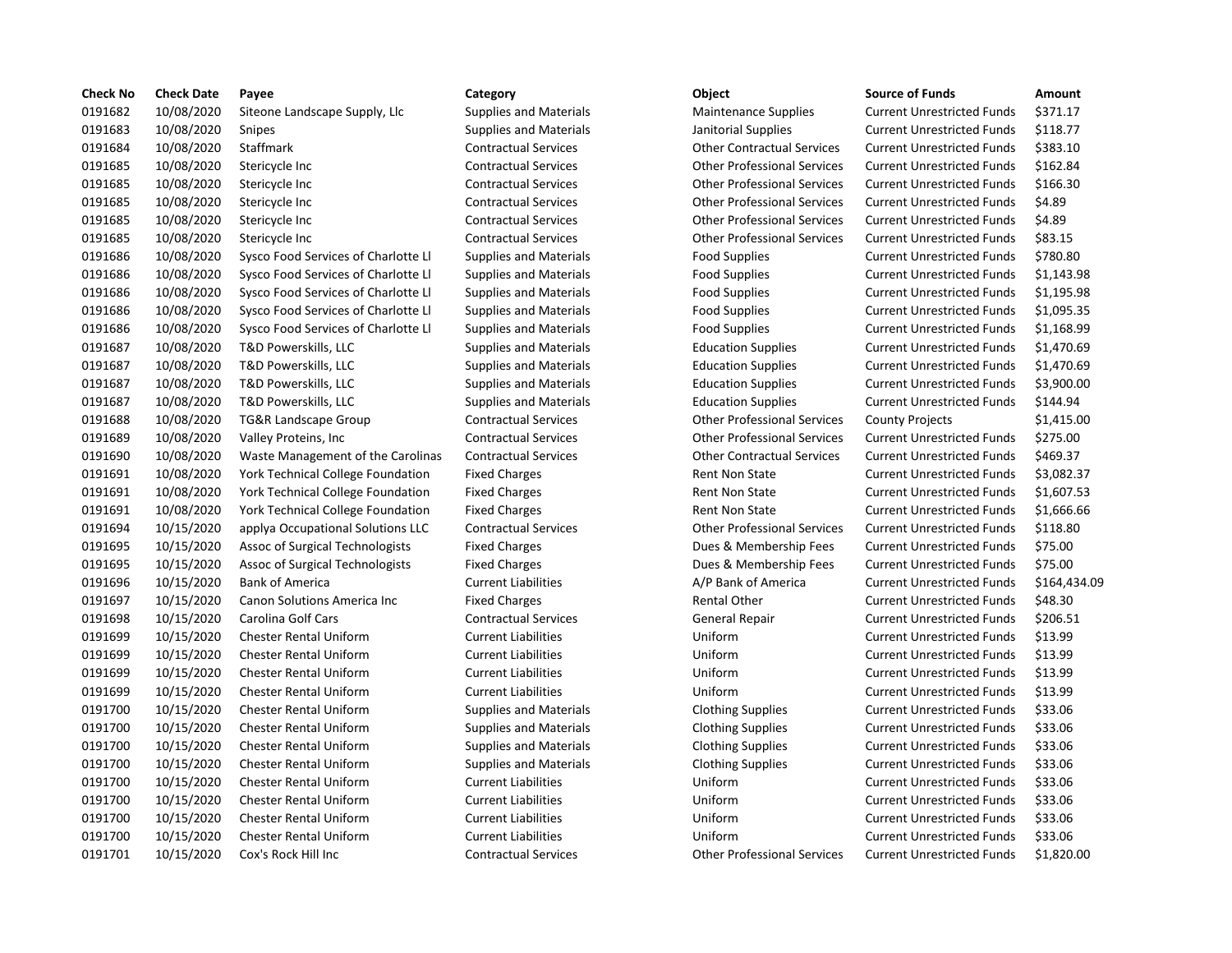| <b>Check No</b> | <b>Check Date</b> | Payee                               | Category                      | Object                             | <b>Source of Funds</b>            | Amount     |
|-----------------|-------------------|-------------------------------------|-------------------------------|------------------------------------|-----------------------------------|------------|
| 0191703         | 10/15/2020        | DXC Technology Services LLC         | <b>Contractual Services</b>   | <b>Other Contractual Services</b>  | <b>Current Unrestricted Funds</b> | \$1,333.78 |
| 0191704         | 10/15/2020        | ESP Associates, Inc.                | Permanent Improvements        | Fees, Arch, Eng & Other            | <b>Unexpended Plant</b>           | \$2,378.75 |
| 0191704         | 10/15/2020        | ESP Associates, Inc.                | Permanent Improvements        | Reimbursables                      | Unexpended Plant                  | \$121.80   |
| 0191706         | 10/15/2020        | <b>Grove Medical</b>                | <b>Supplies and Materials</b> | <b>Education Supplies</b>          | <b>Current Unrestricted Funds</b> | \$352.85   |
| 0191707         | 10/15/2020        | Hahn Mason Air System Inc           | <b>Contractual Services</b>   | <b>Other Professional Services</b> | <b>Current Unrestricted Funds</b> | \$1,127.10 |
| 0191708         | 10/15/2020        | IData Incorporated                  | <b>Contractual Services</b>   | <b>Other Professional Services</b> | <b>Current Unrestricted Funds</b> | \$1,113.75 |
| 0191709         | 10/15/2020        | Interstate Supply Company Inc       | <b>Supplies and Materials</b> | Janitorial Supplies                | <b>Current Unrestricted Funds</b> | \$1,051.17 |
| 0191710         | 10/15/2020        | Interstate Towing and Recovery      | <b>Contractual Services</b>   | Motor Vehicle Repair               | <b>Current Unrestricted Funds</b> | \$719.35   |
| 0191710         | 10/15/2020        | Interstate Towing and Recovery      | <b>Contractual Services</b>   | Motor Vehicle Repair               | <b>Current Unrestricted Funds</b> | \$133.76   |
| 0191710         | 10/15/2020        | Interstate Towing and Recovery      | <b>Contractual Services</b>   | Motor Vehicle Repair               | <b>Current Unrestricted Funds</b> | \$91.37    |
| 0191710         | 10/15/2020        | Interstate Towing and Recovery      | <b>Contractual Services</b>   | Motor Vehicle Repair               | <b>Current Unrestricted Funds</b> | \$182.73   |
| 0191711         | 10/15/2020        | ManagedPrint Inc                    | <b>Contractual Services</b>   | Printing                           | <b>Current Unrestricted Funds</b> | \$8.06     |
| 0191712         | 10/15/2020        | Mid-Carolina AHEC, Inc.             | <b>Contractual Services</b>   | <b>Other Professional Services</b> | <b>Current Unrestricted Funds</b> | \$15.00    |
| 0191713         | 10/15/2020        | Mometrix Media LLC                  | Equipment                     | Library Books, Maps & Film         | <b>Current Unrestricted Funds</b> | \$4,399.00 |
| 0191714         | 10/15/2020        | National Center for Competency Test | <b>Supplies and Materials</b> | <b>Education Supplies</b>          | <b>Current Unrestricted Funds</b> | \$270.00   |
| 0191714         | 10/15/2020        | National Center for Competency Test | <b>Supplies and Materials</b> | <b>Education Supplies</b>          | <b>Current Unrestricted Funds</b> | \$180.00   |
| 0191714         | 10/15/2020        | National Center for Competency Test | <b>Supplies and Materials</b> | <b>Education Supplies</b>          | <b>Current Unrestricted Funds</b> | \$90.00    |
| 0191715         | 10/15/2020        | <b>Porter Paints</b>                | <b>Contractual Services</b>   | General Repair                     | <b>Current Unrestricted Funds</b> | \$158.41   |
| 0191716         | 10/15/2020        | Sharper Development Solutions, Inc. | <b>Contractual Services</b>   | <b>Other Professional Services</b> | <b>Current Unrestricted Funds</b> | \$4,500.00 |
| 0191717         | 10/15/2020        | Sign Techniques                     | <b>Supplies and Materials</b> | <b>Other Supplies</b>              | <b>Unexpended Plant</b>           | \$5,925.00 |
| 0191717         | 10/15/2020        | Sign Techniques                     | <b>Supplies and Materials</b> | <b>Other Supplies</b>              | Unexpended Plant                  | \$1,204.00 |
| 0191717         | 10/15/2020        | Sign Techniques                     | <b>Supplies and Materials</b> | <b>Other Supplies</b>              | Unexpended Plant                  | \$212.00   |
| 0191717         | 10/15/2020        | Sign Techniques                     | <b>Supplies and Materials</b> | <b>Other Supplies</b>              | Unexpended Plant                  | \$212.00   |
| 0191717         | 10/15/2020        | Sign Techniques                     | <b>Supplies and Materials</b> | <b>Other Supplies</b>              | Unexpended Plant                  | \$508.00   |
| 0191717         | 10/15/2020        | Sign Techniques                     | Supplies and Materials        | <b>Other Supplies</b>              | Unexpended Plant                  | \$344.00   |
| 0191717         | 10/15/2020        | Sign Techniques                     | <b>Supplies and Materials</b> | <b>Other Supplies</b>              | Unexpended Plant                  | \$154.00   |
| 0191717         | 10/15/2020        | Sign Techniques                     | <b>Supplies and Materials</b> | <b>Other Supplies</b>              | Unexpended Plant                  | \$164.00   |
| 0191717         | 10/15/2020        | Sign Techniques                     | <b>Supplies and Materials</b> | <b>Other Supplies</b>              | Unexpended Plant                  | \$107.00   |
| 0191717         | 10/15/2020        | Sign Techniques                     | <b>Supplies and Materials</b> | <b>Other Supplies</b>              | Unexpended Plant                  | \$143.00   |
| 0191717         | 10/15/2020        | Sign Techniques                     | <b>Supplies and Materials</b> | <b>Other Supplies</b>              | Unexpended Plant                  | \$344.00   |
| 0191718         | 10/15/2020        | Softchalk Llc                       | <b>Contractual Services</b>   | <b>Other Professional Services</b> | <b>Current Unrestricted Funds</b> | \$2,670.00 |
| 0191718         | 10/15/2020        | Softchalk Llc                       | <b>Contractual Services</b>   | <b>Other Professional Services</b> | <b>Current Restricted Funds</b>   | \$6,230.00 |
| 0191719         | 10/15/2020        | Staffmark                           | <b>Contractual Services</b>   | <b>Other Contractual Services</b>  | <b>Current Unrestricted Funds</b> | \$383.10   |
| 0191720         | 10/15/2020        | Suntamers Too, LLC                  | <b>Supplies and Materials</b> | <b>Other Supplies</b>              | <b>Unexpended Plant</b>           | \$165.00   |
| 0191720         | 10/15/2020        | Suntamers Too, LLC                  | <b>Supplies and Materials</b> | <b>Other Supplies</b>              | <b>Unexpended Plant</b>           | \$995.00   |
| 0191720         | 10/15/2020        | Suntamers Too, LLC                  | <b>Contractual Services</b>   | <b>Other Professional Services</b> | <b>Current Unrestricted Funds</b> | \$375.00   |
| 0191722         | 10/15/2020        | <b>York County</b>                  | <b>Contractual Services</b>   | <b>Other Professional Services</b> | <b>Current Unrestricted Funds</b> | \$15.96    |
| 0191722         | 10/15/2020        | <b>York County</b>                  | <b>Contractual Services</b>   | <b>Other Professional Services</b> | <b>Current Unrestricted Funds</b> | \$14.82    |
| 0191722         | 10/15/2020        | <b>York County</b>                  | <b>Contractual Services</b>   | <b>Other Professional Services</b> | <b>Current Unrestricted Funds</b> | \$19.76    |
| 0191723         | 10/15/2020        | Southern Assoc of Student Fin Aid A | Travel                        | In State Registration Fee          | <b>Current Unrestricted Funds</b> | \$25.00    |
| 0191724         | 10/15/2020        | <b>Insurance Reserve Fund</b>       | <b>Fixed Charges</b>          | <b>Insurance State</b>             | <b>Current Unrestricted Funds</b> | \$321.36   |
| 0191724         | 10/15/2020        | Insurance Reserve Fund              | <b>Fixed Charges</b>          | <b>Insurance State</b>             | <b>Current Unrestricted Funds</b> | \$69.36    |

# dal Services **10191703** Other Contractual Services Current Unrestricted Funds \$1,333.78 nt Improvements Fees, Arch, Eng & Other Unexpended Plant \$2,378.75 0191706 10/15/2020 Grove Medical Supplies and Materials Education Supplies Current Unrestricted Funds \$352.85 dal Services **1.2020 Contractual Contractual Services** Current Unrestricted Funds \$1,127.10 dal Services **1.113.75** Other Professional Services Current Unrestricted Funds \$1,113.75 and Materials **Interstate Supplies Current Unrestricted Funds** \$1,051.17 dal Services **Interstate Towing Accovery Contractual Services** Motor Vehicle Repair Current Unrestricted Funds \$719.35 dal Services **Interstate Towing And Recovery Contracts** Current Unrestricted Funds \$133.76 dal Services **Interstate Towing And Recovery Contracts** Current Unrestricted Funds \$91.37 dal Services **Interstate Towing And Recovery Contractual Services** Motor Vehicle Repair Current Unrestricted Funds nal Services **1019171** 1000 Managed Managed Current Unrestricted Funds in \$8.06 0191712 10/15/2020 Mid-Carolina AHEC, Inc. Contractual Services Other Professional Services Current Unrestricted Funds \$15.00 0191713 1073 10713 10720 Mometrix Media Library Books, Maps & Film Current Unrestricted Funds and Materials **Competency Competency Test Supplies** and Material Supplies Current Unrestricted Funds \$270.00 and Materials **Competency Competency Competency Competency Competency Current Unrestricted Funds 5180.00** and Materials **Cantional Center Competence Competency Competency Current Unrestricted Funds \$90.00** 0191715 10/15/2020 Porter Paints Contractual Services General Repair Current Unrestricted Funds \$158.41 dal Services **Solutions, Inc. Contracts Contracts** Current Unrestricted Funds \$4,500.00 0191718 10/15/2020 Softchalk Llc Contractual Services Other Professional Services Current Unrestricted Funds \$2,670.00 dal Services **Softchalk Contract Contract Contracts** Current Restricted Funds \$6,230.00 0191719 10/15/2020 Staffmark Contractual Services Other Contractual Services Current Unrestricted Funds \$383.10 0191720 10/15/2020 Suntamers Too, LLC Contractual Services Other Professional Services Current Unrestricted Funds \$375.00 0191722 10/15/2020 York County Contractual Services Other Professional Services Current Unrestricted Funds \$15.96 0191722 10/15/2020 York County Contractual Services Other Professional Services Current Unrestricted Funds \$14.82 0191722 10/15/2020 York County Contractual Services Other Professional Services Current Unrestricted Funds \$19.76 In State Registration Fee Current Unrestricted Funds \$25.00 orges and Fund Theorems Insurance State Current Unrestricted Funds \$321.36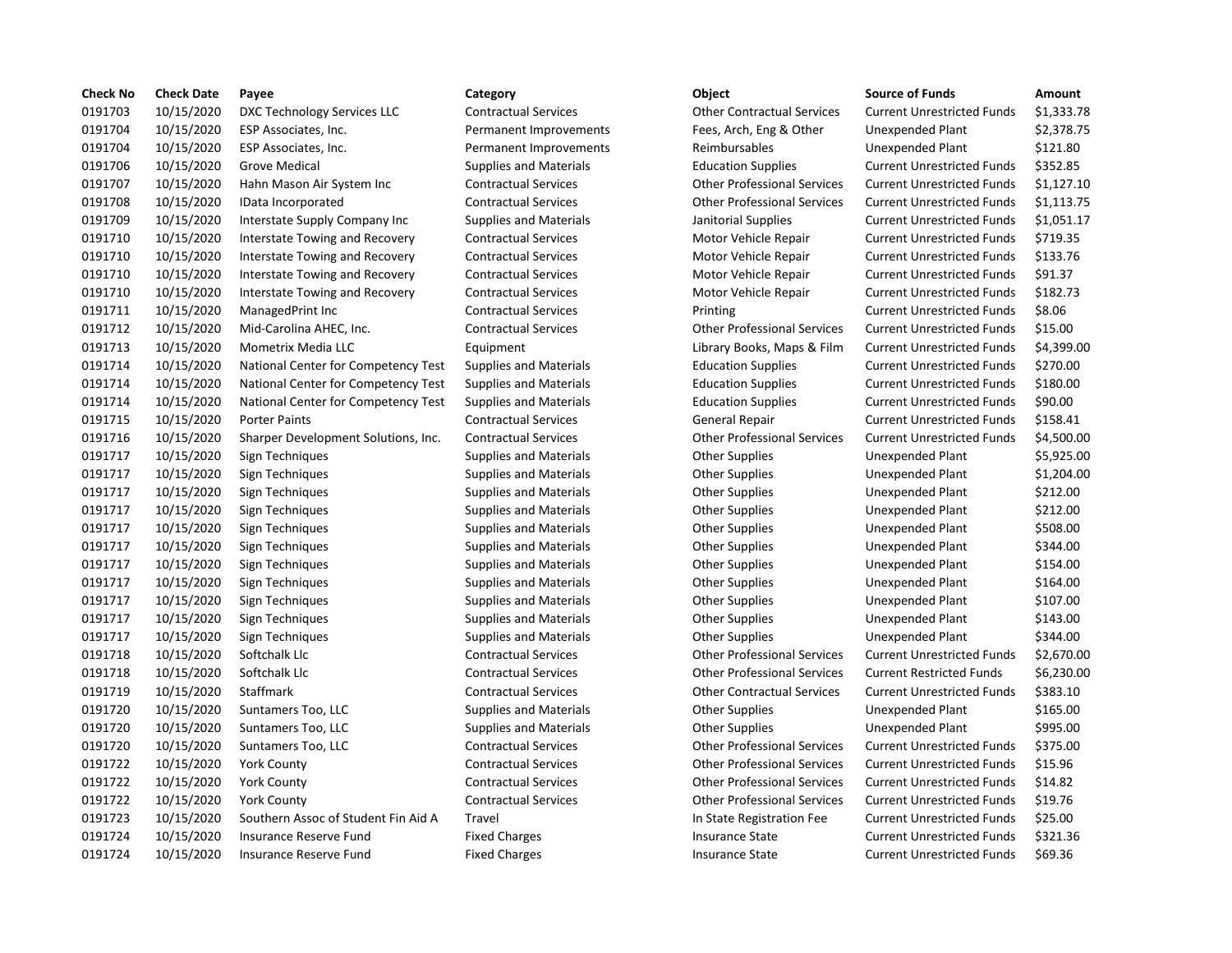| <b>Check No</b> | <b>Check Date</b> | Payee                               | Category                      | Object                             | <b>Source of Funds</b>            | Amount     |
|-----------------|-------------------|-------------------------------------|-------------------------------|------------------------------------|-----------------------------------|------------|
| 0191725         | 10/15/2020        | Reserve Account                     | <b>Supplies and Materials</b> | Postage                            | <b>Current Unrestricted Funds</b> | \$6,000.00 |
| 0191726         | 10/22/2020        | Admark Graphic Systems, Inc.        | <b>Supplies and Materials</b> | <b>Education Supplies</b>          | <b>Current Restricted Funds</b>   | \$2,918.51 |
| 0191727         | 10/22/2020        | Airgas Usa, Llc                     | <b>Supplies and Materials</b> | <b>Education Supplies</b>          | <b>Current Unrestricted Funds</b> | \$411.29   |
| 0191727         | 10/22/2020        | Airgas Usa, Llc                     | <b>Supplies and Materials</b> | <b>Education Supplies</b>          | <b>Current Unrestricted Funds</b> | \$198.87   |
| 0191728         | 10/22/2020        | Jack L. Anthony, JR                 | <b>Contractual Services</b>   | <b>Other Professional Services</b> | <b>Current Unrestricted Funds</b> | \$3,500.00 |
| 0191729         | 10/22/2020        | <b>Boiler Masters Inc</b>           | <b>Contractual Services</b>   | <b>Other Professional Services</b> | <b>Current Unrestricted Funds</b> | \$3,500.00 |
| 0191730         | 10/22/2020        | Canon Solutions America Inc         | <b>Fixed Charges</b>          | Leased To Own Equip                | <b>Current Unrestricted Funds</b> | \$781.10   |
| 0191730         | 10/22/2020        | Canon Solutions America Inc         | <b>Supplies and Materials</b> | <b>Photocopy Supplies</b>          | <b>Current Unrestricted Funds</b> | \$170.64   |
| 0191731         | 10/22/2020        | Carolina Elevator Service Inc       | <b>Contractual Services</b>   | <b>Other Contractual Services</b>  | <b>Current Unrestricted Funds</b> | \$423.14   |
| 0191732         | 10/22/2020        | <b>Chester County Government</b>    | <b>Contractual Services</b>   | <b>Other Contractual Services</b>  | <b>Current Unrestricted Funds</b> | \$715.00   |
| 0191733         | 10/22/2020        | City Electric Supply                | <b>Contractual Services</b>   | General Repair                     | <b>Current Unrestricted Funds</b> | \$474.12   |
| 0191734         | 10/22/2020        | <b>Dude Solutions Inc</b>           | <b>Contractual Services</b>   | <b>Other Professional Services</b> | <b>Current Unrestricted Funds</b> | \$0.01     |
| 0191734         | 10/22/2020        | Dude Solutions Inc                  | <b>Contractual Services</b>   | <b>Other Professional Services</b> | <b>Current Unrestricted Funds</b> | \$4,299.64 |
| 0191734         | 10/22/2020        | Dude Solutions Inc                  | <b>Contractual Services</b>   | <b>Other Professional Services</b> | <b>Current Unrestricted Funds</b> | \$1,717.25 |
| 0191734         | 10/22/2020        | Dude Solutions Inc                  | <b>Contractual Services</b>   | <b>Other Professional Services</b> | <b>Current Unrestricted Funds</b> | \$4,655.20 |
| 0191735         | 10/22/2020        | Graybar Electric Co                 | <b>Contractual Services</b>   | General Repair                     | <b>Current Unrestricted Funds</b> | \$159.18   |
| 0191736         | 10/22/2020        | Interstate Supply Company Inc.      | <b>Supplies and Materials</b> | Janitorial Supplies                | <b>Current Unrestricted Funds</b> | \$1,273.02 |
| 0191736         | 10/22/2020        | Interstate Supply Company Inc.      | <b>Supplies and Materials</b> | <b>Other Supplies</b>              | <b>Current Unrestricted Funds</b> | \$104.42   |
| 0191737         | 10/22/2020        | National Center for Competency Test | <b>Supplies and Materials</b> | <b>Education Supplies</b>          | <b>Current Unrestricted Funds</b> | \$270.00   |
| 0191737         | 10/22/2020        | National Center for Competency Test | <b>Supplies and Materials</b> | <b>Education Supplies</b>          | <b>Current Unrestricted Funds</b> | \$90.00    |
| 0191738         | 10/22/2020        | Presidio Technology Capital, LLC    | <b>Fixed Charges</b>          | Leased To Own Equip                | <b>Current Unrestricted Funds</b> | \$1,844.38 |
| 0191740         | 10/22/2020        | Reveal Media, Inc.                  | Equipment                     | Other Equipment                    | <b>County Projects</b>            | \$150.00   |
| 0191740         | 10/22/2020        | Reveal Media, Inc.                  | Equipment                     | Other Equipment                    | <b>County Projects</b>            | \$5,700.00 |
| 0191741         | 10/22/2020        | RevenFlo                            | <b>Contractual Services</b>   | <b>Other Professional Services</b> | <b>Current Unrestricted Funds</b> | \$934.00   |
| 0191742         | 10/22/2020        | <b>SKC Communications</b>           | Equipment                     | Non Capitalized Equipment          | <b>Current Unrestricted Funds</b> | \$12,226.8 |
| 0191743         | 10/22/2020        | <b>Staffmark</b>                    | <b>Contractual Services</b>   | <b>Other Contractual Services</b>  | <b>Current Unrestricted Funds</b> | \$383.10   |
| 0191743         | 10/22/2020        | <b>Staffmark</b>                    | <b>Contractual Services</b>   | <b>Other Contractual Services</b>  | <b>Current Unrestricted Funds</b> | \$306.48   |
| 0191745         | 10/22/2020        | <b>Business Card</b>                | <b>Fixed Charges</b>          | Dues & Membership Fees             | <b>Current Unrestricted Funds</b> | \$529.40   |
| 0191745         | 10/22/2020        | <b>Business Card</b>                | <b>Contractual Services</b>   | <b>Other Contractual Services</b>  | <b>Current Unrestricted Funds</b> | \$844.68   |
| 0191746         | 10/22/2020        | Buttermilk's BBQ, LLC               | <b>Supplies and Materials</b> | <b>Food Supplies</b>               | <b>Current Unrestricted Funds</b> | \$66.00    |
| 0191746         | 10/22/2020        | Buttermilk's BBQ, LLC               | <b>Supplies and Materials</b> | <b>Food Supplies</b>               | <b>Current Unrestricted Funds</b> | \$70.00    |
| 0191747         | 10/22/2020        | Chester Metropolitan District       | <b>Contractual Services</b>   | Utilities                          | <b>Current Unrestricted Funds</b> | \$967.86   |
| 0191748         | 10/22/2020        | <b>Chester Rental Uniform</b>       | <b>Supplies and Materials</b> | <b>Clothing Supplies</b>           | <b>Current Unrestricted Funds</b> | \$14.00    |
| 0191748         | 10/22/2020        | <b>Chester Rental Uniform</b>       | <b>Supplies and Materials</b> | <b>Clothing Supplies</b>           | <b>Current Unrestricted Funds</b> | \$14.00    |
| 0191748         | 10/22/2020        | <b>Chester Rental Uniform</b>       | <b>Supplies and Materials</b> | <b>Clothing Supplies</b>           | <b>Current Unrestricted Funds</b> | \$14.00    |
| 0191748         | 10/22/2020        | <b>Chester Rental Uniform</b>       | <b>Supplies and Materials</b> | <b>Clothing Supplies</b>           | <b>Current Unrestricted Funds</b> | \$14.00    |
| 0191749         | 10/22/2020        | Interstate Towing and Recovery      | <b>Contractual Services</b>   | Motor Vehicle Repair               | <b>Current Unrestricted Funds</b> | \$250.53   |
| 0191749         | 10/22/2020        | Interstate Towing and Recovery      | <b>Contractual Services</b>   | Motor Vehicle Repair               | <b>Current Unrestricted Funds</b> | \$337.05   |
| 0191750         | 10/22/2020        | JJ Keller & Associates Inc          | <b>Supplies and Materials</b> | <b>Education Supplies</b>          | <b>Current Unrestricted Funds</b> | \$1,916.17 |
| 0191751         | 10/22/2020        | Meltwater News US Inc               | <b>Contractual Services</b>   | <b>Other Professional Services</b> | <b>Current Unrestricted Funds</b> | \$1,400.00 |
| 0191752         | 10/22/2020        | Riley Nash Forkovich Construction,  | <b>Permanent Improvements</b> | Other Permanent Imp                | <b>Unexpended Plant</b>           | \$17,593.4 |
| 0191752         | 10/22/2020        | Riley Nash Forkovich Construction,  | Permanent Improvements        | Other Permanent Imp                | <b>Current Restricted Funds</b>   | \$33,486.7 |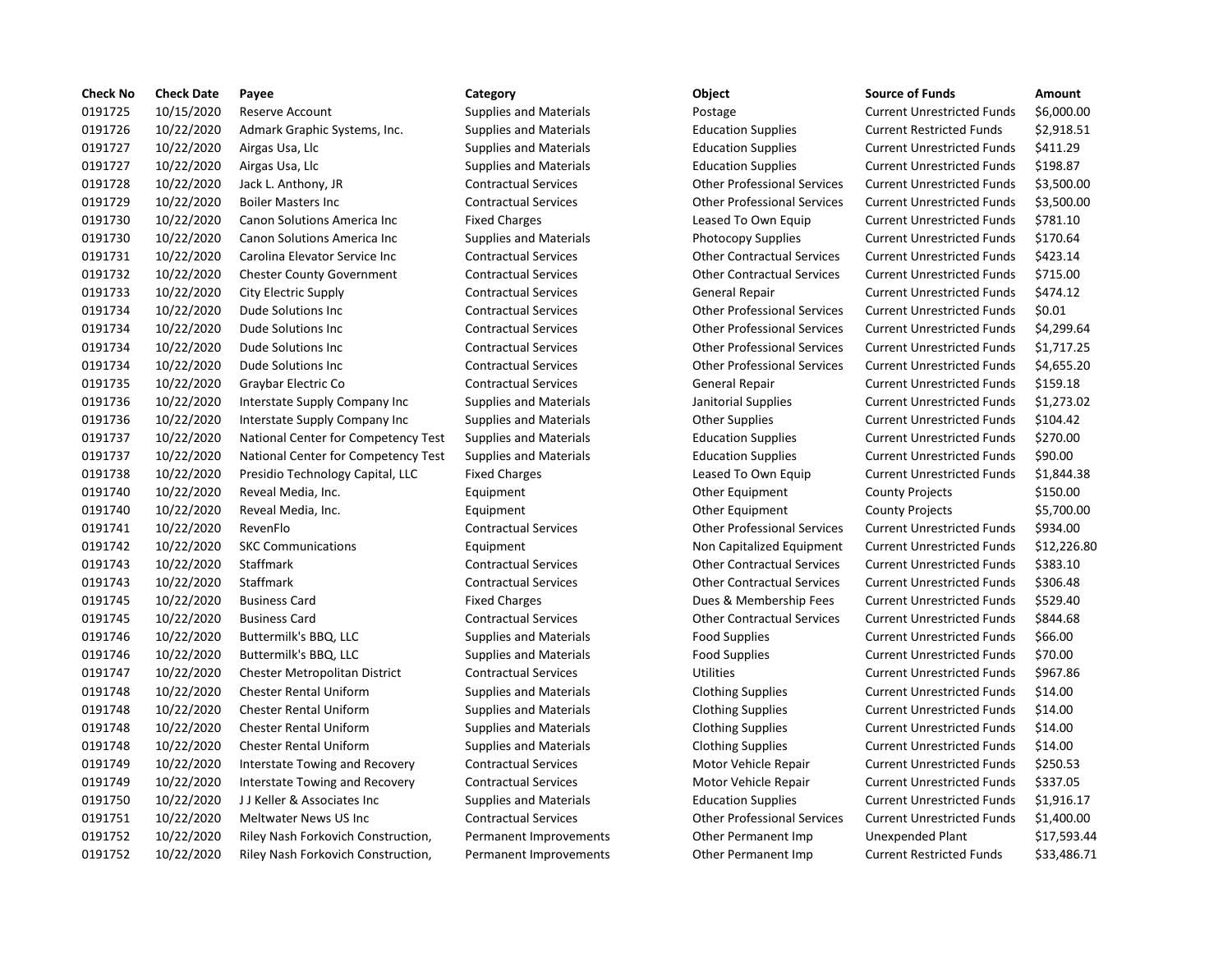| <b>Check No</b> | <b>Check Date</b> | Payee                                                    | Category                          | <b>Object</b>                                            | <b>Source of Funds</b>            | <b>Amount</b> |
|-----------------|-------------------|----------------------------------------------------------|-----------------------------------|----------------------------------------------------------|-----------------------------------|---------------|
| 0191753         | 10/22/2020        | SHUTTERSTOCK, INC                                        | <b>Supplies and Materials</b>     | Photographic & Audio Vs. Sup. Current Unrestricted Funds |                                   | \$1,899.00    |
| 0191755         | 10/28/2020        | Eagle Wood, Inc.                                         | Permanent Improvements            | Other Permanent Imp                                      | Unexpended Plant                  | \$160,558.23  |
| 0191756         | 10/28/2020        | Honorlock Inc                                            | <b>Contractual Services</b>       | <b>Other Professional Services</b>                       | <b>Current Unrestricted Funds</b> | \$49,800.00   |
| 0191757         | 10/29/2020        | Airgas Usa, Llc                                          | <b>Supplies and Materials</b>     | <b>Education Supplies</b>                                | <b>Current Unrestricted Funds</b> | \$23.11       |
| 0191757         | 10/29/2020        | Airgas Usa, Llc                                          | <b>Supplies and Materials</b>     | <b>Education Supplies</b>                                | <b>Current Unrestricted Funds</b> | \$9.31        |
| 0191758         | 10/29/2020        | Assessment Technologies Institute                        | Op Revenue - Other Current Unres  | ATI                                                      | <b>Current Unrestricted Funds</b> | \$6,345.00    |
| 0191759         | 10/29/2020        | Barnes and Noble College Bookstore                       | <b>Current Liabilities</b>        | A/P College Barnes & Noble                               | <b>Current Unrestricted Funds</b> | \$6,868.88    |
| 0191760         | 10/29/2020        | Barnes and Noble College Bookstore                       | <b>Current Liabilities</b>        | A/P Student Barnes & Noble                               | <b>Current Unrestricted Funds</b> | \$14,798.53   |
| 0191761         | 10/29/2020        | <b>Business Card</b>                                     | Travel                            | In State Registration Fee                                | <b>Current Unrestricted Funds</b> | \$58.00       |
| 0191761         | 10/29/2020        | <b>Business Card</b>                                     | <b>Supplies and Materials</b>     | <b>Education Supplies</b>                                | <b>Current Unrestricted Funds</b> | \$426.00      |
| 0191761         | 10/29/2020        | <b>Business Card</b>                                     | <b>Supplies and Materials</b>     | <b>Office Supplies</b>                                   | <b>Current Unrestricted Funds</b> | \$377.38      |
| 0191761         | 10/29/2020        | <b>Business Card</b>                                     | <b>Contractual Services</b>       | <b>Other Professional Services</b>                       | <b>Current Unrestricted Funds</b> | \$52.00       |
| 0191761         | 10/29/2020        | <b>Business Card</b>                                     | <b>Contractual Services</b>       | <b>Other Contractual Services</b>                        | <b>Current Unrestricted Funds</b> | \$811.08      |
| 0191761         | 10/29/2020        | <b>Business Card</b>                                     | <b>Supplies and Materials</b>     | <b>Education Supplies</b>                                | <b>Current Unrestricted Funds</b> | $$-42.79$     |
| 0191761         | 10/29/2020        | <b>Business Card</b>                                     | <b>Supplies and Materials</b>     | <b>Office Supplies</b>                                   | <b>Current Unrestricted Funds</b> | $$-38.00$     |
| 0191762         | 10/29/2020        | Canon Solutions America Inc                              | <b>Fixed Charges</b>              | Leased To Own Equip                                      | <b>Current Unrestricted Funds</b> | \$163.94      |
| 0191762         | 10/29/2020        | Canon Solutions America Inc                              | <b>Fixed Charges</b>              | Leased To Own Equip                                      | <b>Current Unrestricted Funds</b> | \$294.86      |
| 0191763         | 10/29/2020        | <b>Chester Rental Uniform</b>                            | <b>Supplies and Materials</b>     | <b>Clothing Supplies</b>                                 | <b>Current Unrestricted Funds</b> | \$14.00       |
| 0191763         | 10/29/2020        | <b>Chester Rental Uniform</b>                            | <b>Supplies and Materials</b>     | <b>Clothing Supplies</b>                                 | <b>Current Unrestricted Funds</b> | \$14.00       |
| 0191763         | 10/29/2020        | <b>Chester Rental Uniform</b>                            | <b>Supplies and Materials</b>     | <b>Clothing Supplies</b>                                 | <b>Current Unrestricted Funds</b> | \$14.00       |
| 0191763         | 10/29/2020        | <b>Chester Rental Uniform</b>                            | <b>Supplies and Materials</b>     | <b>Clothing Supplies</b>                                 | <b>Current Unrestricted Funds</b> | \$14.00       |
| 0191763         | 10/29/2020        | <b>Chester Rental Uniform</b>                            | <b>Supplies and Materials</b>     | <b>Clothing Supplies</b>                                 | <b>Current Unrestricted Funds</b> | \$14.00       |
| 0191763         | 10/29/2020        | <b>Chester Rental Uniform</b>                            | <b>Current Liabilities</b>        | Uniform                                                  | <b>Current Unrestricted Funds</b> | \$13.99       |
| 0191763         | 10/29/2020        | <b>Chester Rental Uniform</b>                            | <b>Current Liabilities</b>        | Uniform                                                  | <b>Current Unrestricted Funds</b> | \$13.99       |
| 0191763         | 10/29/2020        | <b>Chester Rental Uniform</b>                            | <b>Current Liabilities</b>        | Uniform                                                  | <b>Current Unrestricted Funds</b> | \$13.99       |
| 0191763         | 10/29/2020        | <b>Chester Rental Uniform</b>                            | <b>Current Liabilities</b>        | Uniform                                                  | <b>Current Unrestricted Funds</b> | \$13.99       |
| 0191763         | 10/29/2020        | <b>Chester Rental Uniform</b>                            | <b>Current Liabilities</b>        | Uniform                                                  | <b>Current Unrestricted Funds</b> | \$13.99       |
| 0191764         | 10/29/2020        | Cline Brandt Kochenower and Company Contractual Services |                                   | Auditing, Acct, Fin. Services                            | <b>Current Unrestricted Funds</b> | \$16,695.00   |
| 0191765         | 10/29/2020        | Davis & Floyd, Inc.                                      | Permanent Improvements            | Fees, Arch, Eng & Other                                  | <b>Unexpended Plant</b>           | \$1,636.05    |
| 0191766         | 10/29/2020        | <b>Ellucian Inc</b>                                      | <b>Contractual Services</b>       | <b>Other Professional Services</b>                       | <b>Current Unrestricted Funds</b> | \$24,486.00   |
| 0191766         | 10/29/2020        | Ellucian Inc                                             | <b>Contractual Services</b>       | <b>Other Professional Services</b>                       | <b>Current Unrestricted Funds</b> | \$213.00      |
| 0191767         | 10/29/2020        | Graybar Electric Co                                      | <b>Contractual Services</b>       | General Repair                                           | <b>Current Unrestricted Funds</b> | \$162.60      |
| 0191768         | 10/29/2020        | IData Incorporated                                       | <b>Contractual Services</b>       | <b>Other Professional Services</b>                       | <b>Current Unrestricted Funds</b> | \$202.50      |
| 0191769         | 10/29/2020        | Interstate Supply Company Inc                            | <b>Supplies and Materials</b>     | <b>Other Supplies</b>                                    | <b>Current Unrestricted Funds</b> | \$3,531.00    |
| 0191770         | 10/29/2020        | Keck and Wood, Inc                                       | Permanent Improvements            | Fees, Arch, Eng & Other                                  | Unexpended Plant                  | \$1,860.00    |
| 0191771         | 10/29/2020        | Lake Wylie Chamber of Commerce                           | <b>Fixed Charges</b>              | Dues & Membership Fees                                   | <b>Current Unrestricted Funds</b> | \$470.00      |
| 0191772         | 10/29/2020        | Oclc Inc                                                 | Equipment                         | Library Books, Maps & Film                               | <b>Current Unrestricted Funds</b> | \$4,985.19    |
| 0191773         | 10/29/2020        | ReadSpeaker, LLC                                         | <b>Contractual Services</b>       | <b>Other Professional Services</b>                       | <b>Current Unrestricted Funds</b> | \$4,200.00    |
| 0191773         | 10/29/2020        | ReadSpeaker, LLC                                         | <b>Contractual Services</b>       | <b>Other Professional Services</b>                       | <b>Current Unrestricted Funds</b> | \$3,637.00    |
| 0191774         | 10/29/2020        | Staffmark                                                | <b>Contractual Services</b>       | <b>Other Contractual Services</b>                        | <b>Current Unrestricted Funds</b> | \$383.10      |
| 0191776         | 10/29/2020        | Data Network Solutions Inc                               | <b>Current Restricted Revenue</b> | <b>Current Restricted Revenue</b>                        | <b>Current Restricted Funds</b>   | \$5,000.00    |
| 0191777         | 10/29/2020        | Insurance Reserve Fund                                   | <b>Fixed Charges</b>              | Insurance Non-State                                      | <b>Current Unrestricted Funds</b> | \$93.50       |
|                 |                   |                                                          |                                   |                                                          |                                   |               |